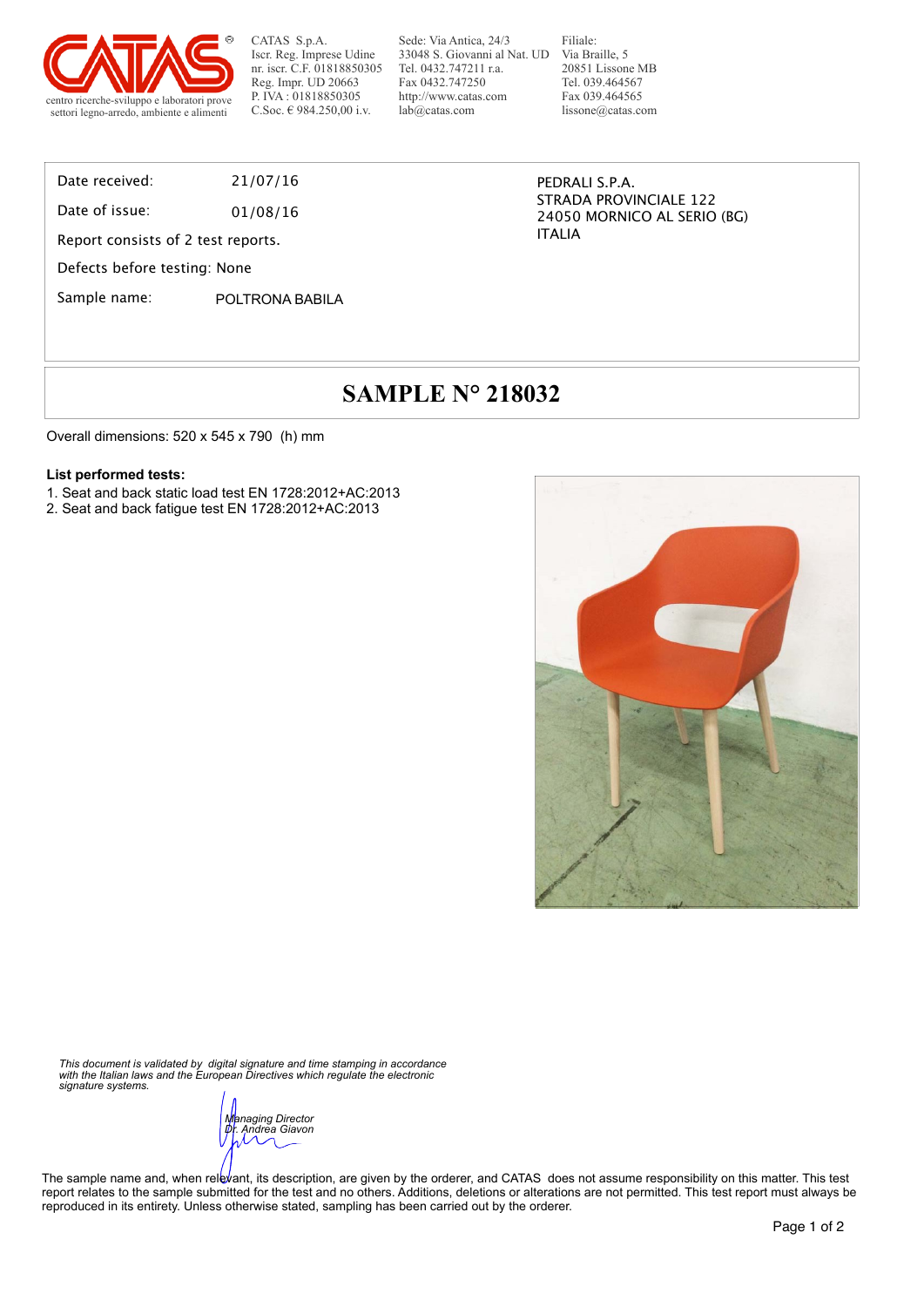

CATAS S.p.A. Iscr. Reg. Imprese Udine nr. iscr. C.F. 01818850305 Reg. Impr. UD 20663 P. IVA : 01818850305<br>C.Soc. € 984.250.00 i.v.

Sede: Via Antica, 24/3 33048 S. Giovanni al Nat. UD Via Braille, 5 Tel. 0432.747211 r.a. Fax 0432.747250 http://www.catas.com lab@catas.com

Filiale: 20851 Lissone MB Tel. 039.464567 Fax 039.464565 lissone@catas.com

### **SAMPLE N° 218032**

Date of issue: 01/08/16

Sample name: POLTRONA BABILA Sample weight: Not determined



Side view **Rear view** Rear view Rear view Rear view Rear view Rear view Rear view Rear view Rear view Rear view Rear view Rear view Rear view Rear view Rear view Rear view Rear view Rear view Rear view Rear view Rear view





Bottom view

The sample name and, when relevant, its description, are given by the orderer, and CATAS does not assume responsibility on this matter. This test report relates to the sample submitted for the test and no others. Additions, deletions or alterations are not permitted. This test report must always be reproduced in its entirety. Unless otherwise stated, sampling has been carried out by the orderer.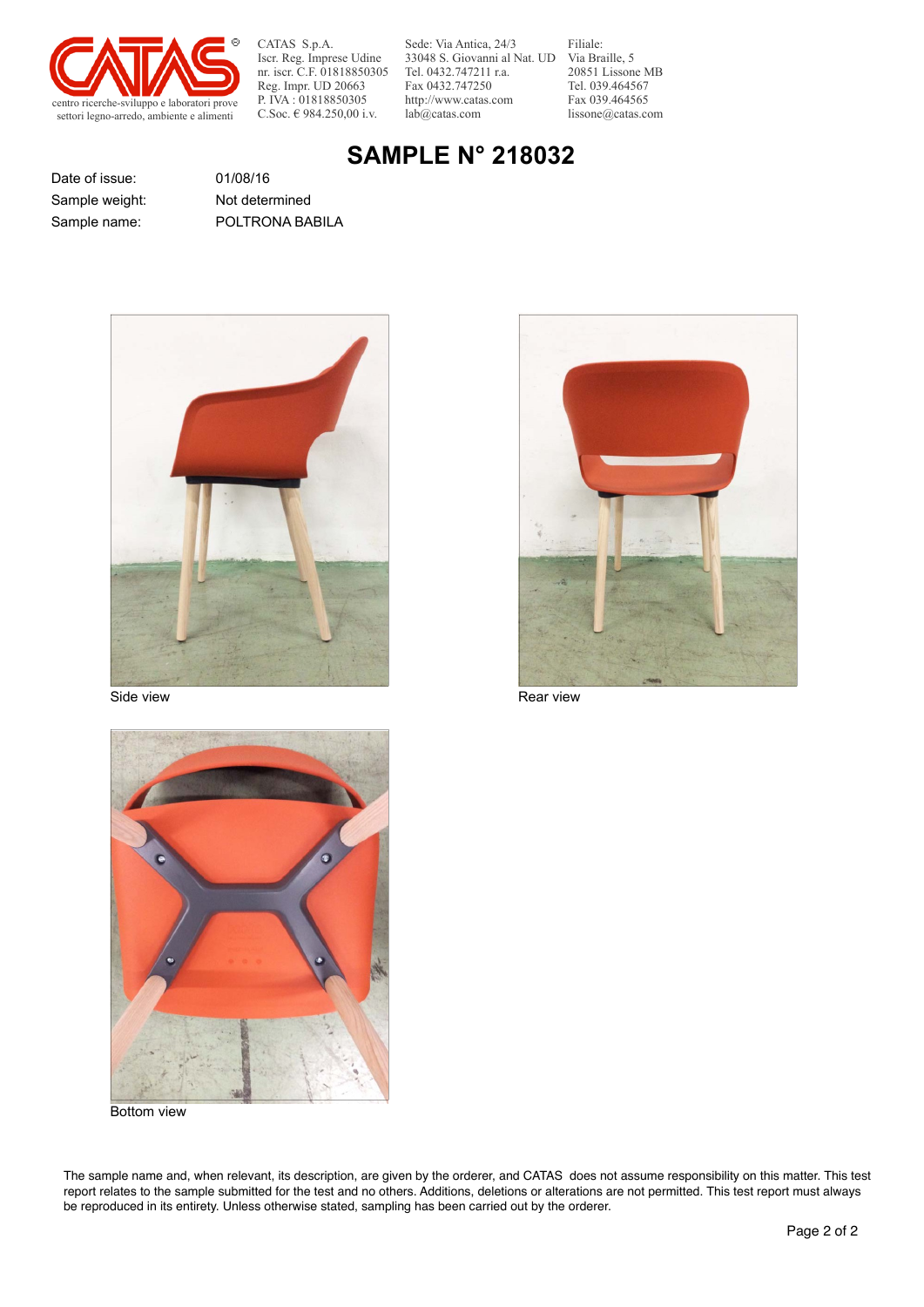

CATAS S.p.A. Iscr. Reg. Imprese Udine nr. iscr. C.F. 01818850305 Reg. Impr. UD 20663 P. IVA : 01818850305<br>C.Soc. € 984.250.00 i.v.

Sede: Via Antica, 24/3 33048 S. Giovanni al Nat. UD Via Braille, 5 Tel. 0432.747211 r.a. Fax 0432.747250 http://www.catas.com lab@catas.com

Filiale: 20851 Lissone MB Tel. 039.464567 Fax 039.464565 lissone@catas.com



LAB N° 0027<br>Membro degli MRA EA, IAF e ILAC

TEST REPORT

218032 / 1

Date received: 21/07/16 Date of test: 22/07/16 Date of issue: 01/08/16

Sample name: POLTRONA BABILA

PEDRALI S.P.A. STRADA PROVINCIALE 122 24050 MORNICO AL SERIO (BG) ITALIA

### **Seat and back static load test EN 1728:2012+AC:2013**

Seat and back static load test, clause 6.4

Test results:

Note:

According to EN 1728:2012, back force has been reduced from 700 N to 530 N to avoid tipping.

Seat front edge static load, clause 6.5

| Seat load Number<br>N of cycles            |
|--------------------------------------------|
| بمملوط والأ<br>$\sim$ $\sim$ $\sim$ $\sim$ |

Note:

The test has been carried out according to table 1 of EN 16139:2013, level L2 - extreme.

*This document is validated by digital signature and time stamping in accordance with the Italian laws and the European Directives which regulate the electronic signature systems.* 

*Managing Director Dr. Andrea Giavon* 

The sample name and, when relevant, its description, are given by the orderer, and CATAS does not assume responsibility on this matter. This test report relates to the sample submitted for the test and no others. Additions, deletions or alterations are not permitted. This test report must always be reproduced in its entirety. Unless otherwise stated, sampling has been carried out by the orderer.